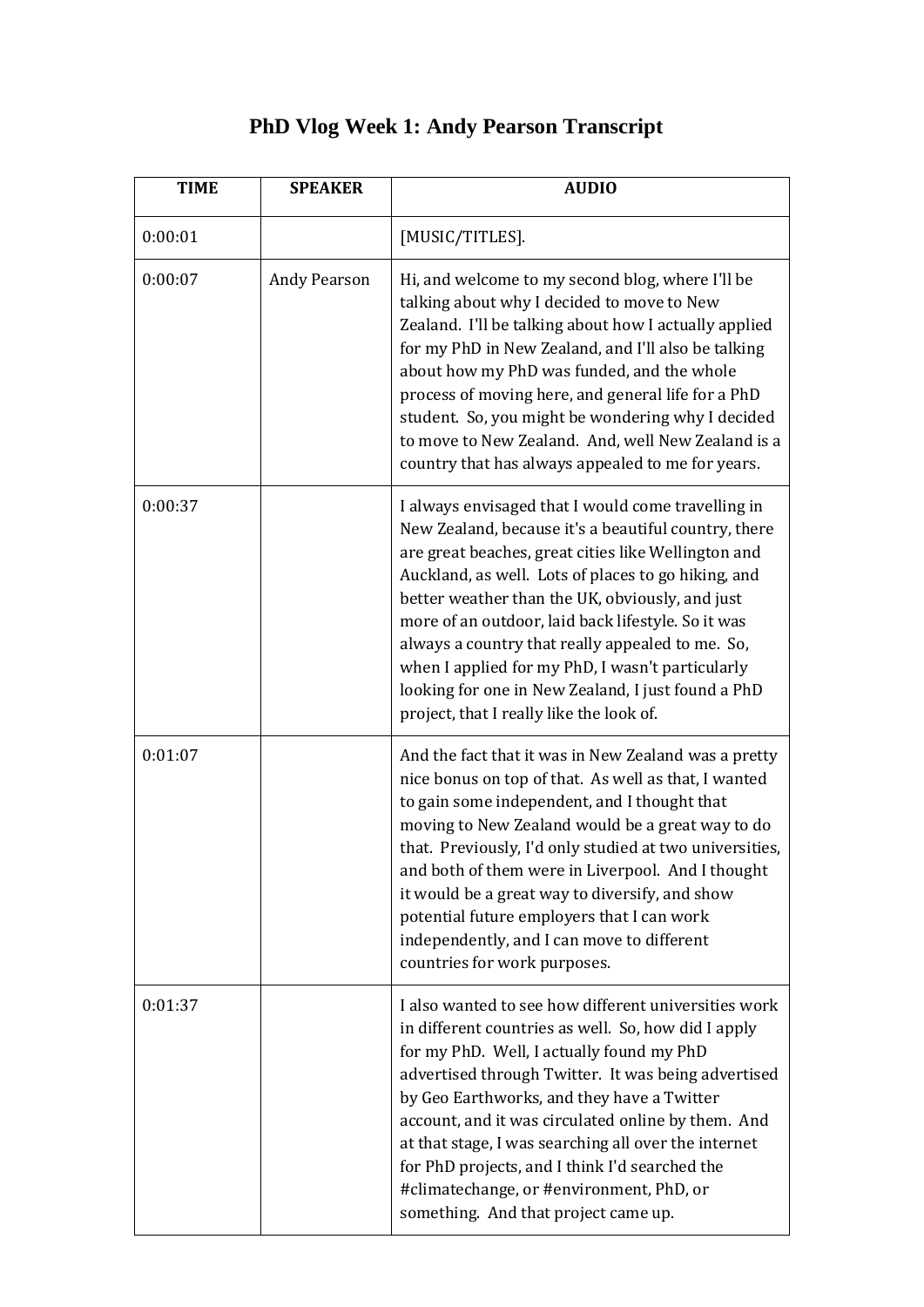| 0:02:07 | And I thought it sounded really interesting, and it<br>really appealed to me. So I sent the principal<br>investigator, who's now my supervisor, an email,<br>describing my academic background - excuse the<br>ducks there! Describing my academic background,<br>and we arranged a couple of Skype interviews,<br>where we just talked about things that I studied in<br>my undergrad BSc, and in my Masters dissertation,<br>specifically.                                                           |
|---------|--------------------------------------------------------------------------------------------------------------------------------------------------------------------------------------------------------------------------------------------------------------------------------------------------------------------------------------------------------------------------------------------------------------------------------------------------------------------------------------------------------|
| 0:02:37 | And my previous experience in lab work, and things<br>like that. So, after a couple of Skype chats, I sent<br>across my transcripts, and two references from my<br>previous institutions. And after around a week or<br>two, Adam replied, and offered me the position.<br>And then I began the formal application process. So,<br>once I'd been offered the PhD scholarship,                                                                                                                          |
| 0:03:07 | it was a big case of getting the ball rolling, in terms<br>of applying for my student visa. So I had to fill in a<br>lot of forms for the university, online, and I also had<br>to get cracking with my student visa, and filling in<br>forms for immigration to New Zealand as well. A<br>couple of other things that I had to included getting<br>a full medical, which I did in the UK, at a private<br>hospital. It probably cost around £300 or £400.                                             |
| 0:03:37 | The other thing that I had to was get a formal police<br>check, which again, cost around £50, and I think that<br>was pretty easy as well, I just sent something in the<br>post to them. So, once I'd been granted my student<br>visa, after that process, which took about six weeks,<br>I could then move to New Zealand. And when I<br>arrived, the university has guaranteed<br>accommodation for all international students, so I<br>was never gonna end up living on the street, or<br>anything. |
| 0:04:07 | So I ended up staying for a few weeks in the student<br>accommodation here, until I found a flat of my own.<br>And the prices of rental accommodation in New<br>Zealand are actually relatively cheap, or in<br>Hamilton, anyway. And especially compared to the<br>UK. So there's room to get a pretty nice place to<br>live, at a pretty decent cost. So, also, I should<br>mention that my project is actually funded by the                                                                        |